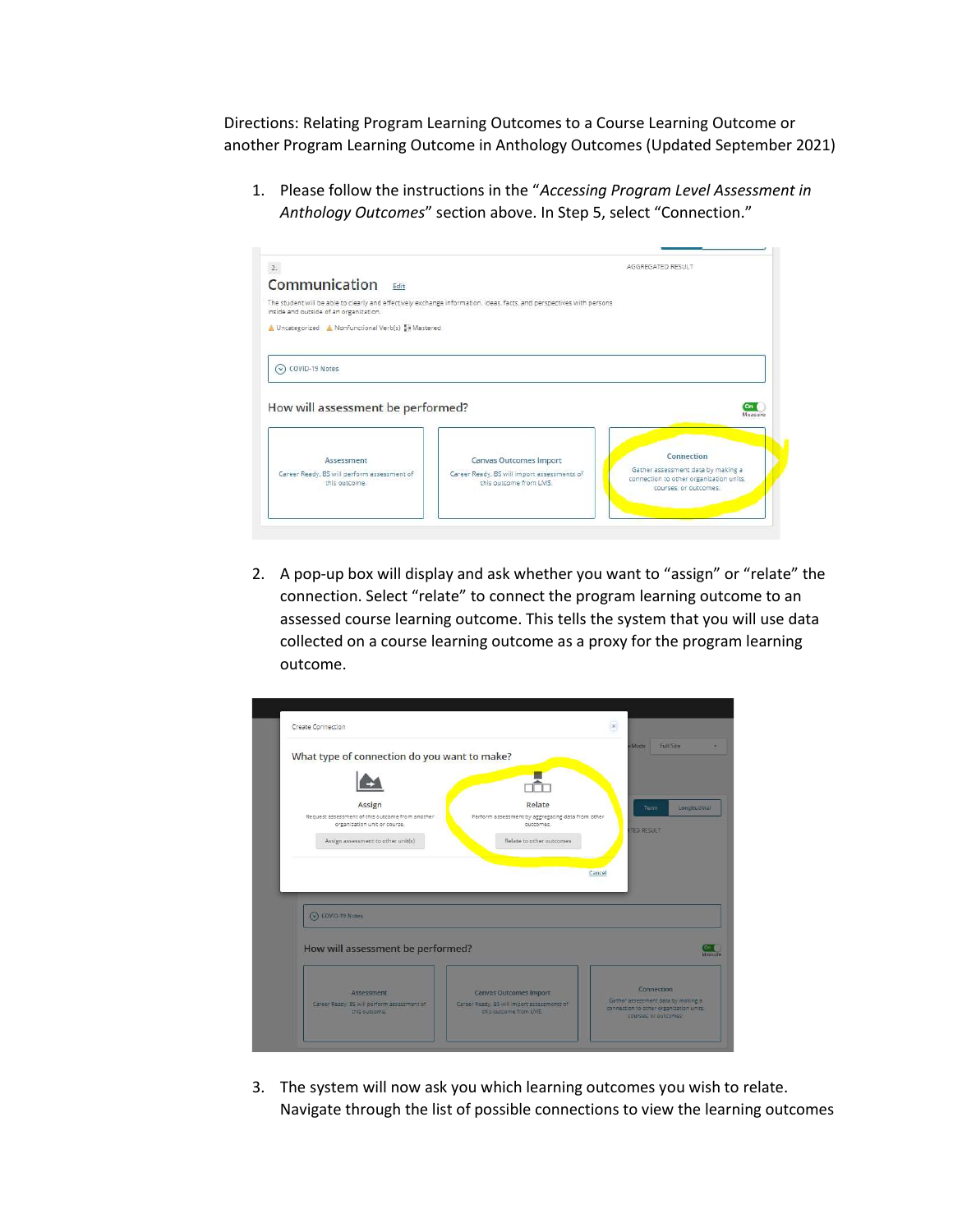you can select from. As you click on a program or course, you can click on the arrow to the left to open it up. You will see the possible learning outcomes on the right-hand side. IMPORTANT: If the course you are looking for does not appear on the list, send an email to assessment@uidaho.edu asking for it to be added. This only has to be added once and will then continue to show up for you in the future.

Your list should look similar to the example – initially showing program and courses:

| 图 Program Learning Outcomes<br>Taxonomy                                                                                     | <b>II</b> Curriculum Map                                                                                                                                                                                                                                                                                                                                                                                          |              |
|-----------------------------------------------------------------------------------------------------------------------------|-------------------------------------------------------------------------------------------------------------------------------------------------------------------------------------------------------------------------------------------------------------------------------------------------------------------------------------------------------------------------------------------------------------------|--------------|
| Term:<br>Fall 2021<br>$\checkmark$<br><b>≮ Back to List</b>                                                                 | Term                                                                                                                                                                                                                                                                                                                                                                                                              | Longitudinal |
| 2.                                                                                                                          | AGGREGATED RESULT                                                                                                                                                                                                                                                                                                                                                                                                 |              |
| Communication<br>Edit                                                                                                       |                                                                                                                                                                                                                                                                                                                                                                                                                   |              |
|                                                                                                                             | The student will be able to clearly and effectively exchange information, ideas, facts, and perspectives with persons,                                                                                                                                                                                                                                                                                            |              |
| inside and outside of an organization.<br>/ Uncategorized / Nonfunctional Verb(s) [# Mastered                               |                                                                                                                                                                                                                                                                                                                                                                                                                   |              |
|                                                                                                                             |                                                                                                                                                                                                                                                                                                                                                                                                                   |              |
|                                                                                                                             |                                                                                                                                                                                                                                                                                                                                                                                                                   |              |
| (v) COVID-19 Notes                                                                                                          |                                                                                                                                                                                                                                                                                                                                                                                                                   |              |
| > P Career Ready, BS                                                                                                        | <b>PROGRAM</b> Career Ready, BS                                                                                                                                                                                                                                                                                                                                                                                   |              |
| $\triangleright$ C CR 101<br>$\triangleright$ C CR 201<br>$\triangleright$ C CR 447<br>$\triangleright$ C CR 505<br>>CCR600 | Critical Thinking/Problem Solving<br>The student will be able to identify and respond to needs based upon an understanding of<br>situational context and logical analysis of relevant information.<br>Equity and Inclusion<br>The student will be able to demonstrate the awareness, attitude, knowledge and skills-<br>required to equitably engage and include people from different local and global cultures. | Add<br>Add   |
| <b>Related Connection</b><br><b>Related Preview</b>                                                                         |                                                                                                                                                                                                                                                                                                                                                                                                                   |              |

You can click on the **arrow** to the left of the course, to open it up and display the sections. Select the section you wish to assign by clicking on the corresponding "plus sign." You can continue to relate learning outcomes until all the ones you want, are added.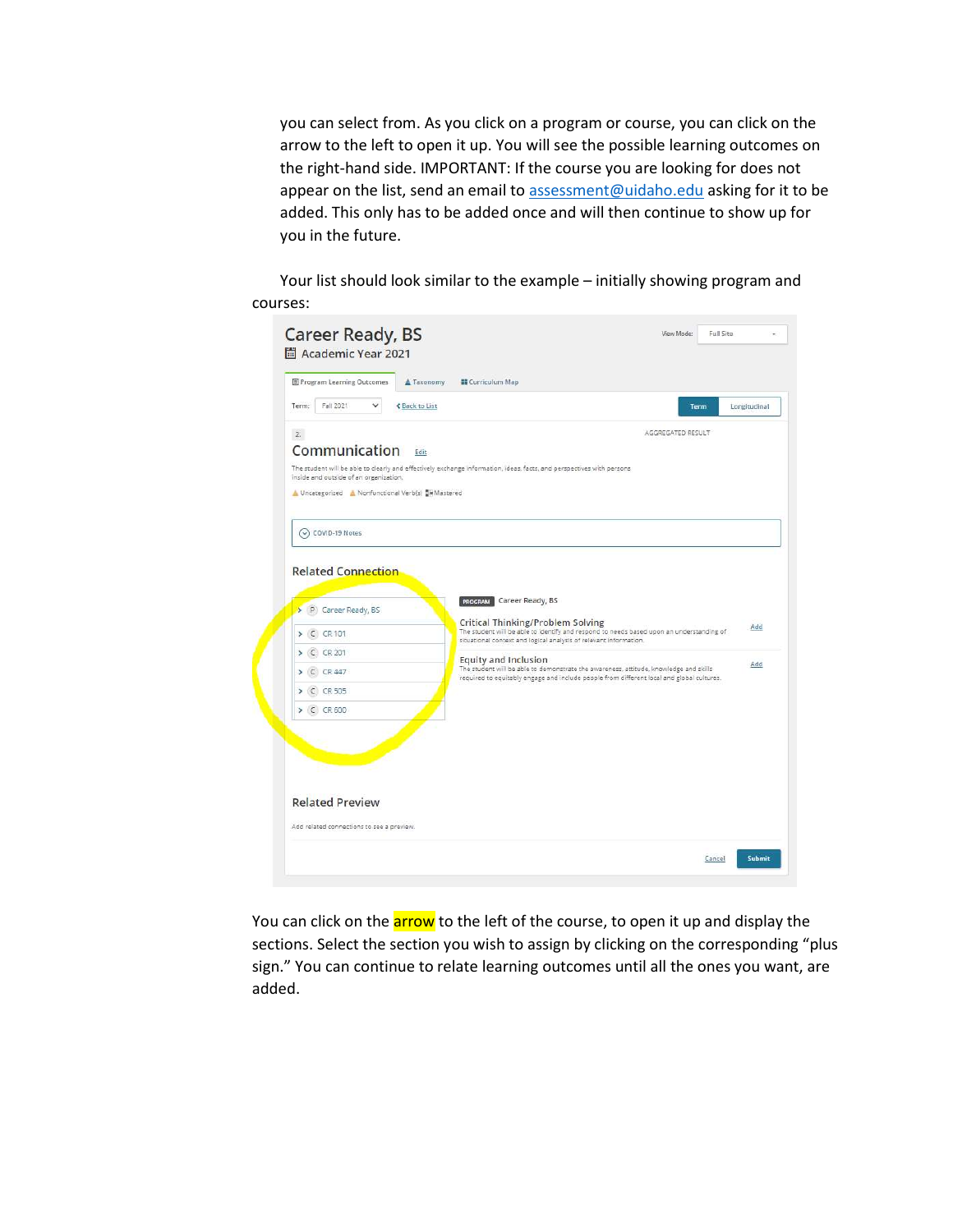| >   P   Career Ready, BS<br>$\triangleright$ (C CR 101<br>S CR 101 1 | SECTION CR 1011<br>Critical Thinking/Problem Solving<br>The student will be able to identify and respond to needs based upon an understanding of<br>Add<br>situational context and logical analysis of relevant information. |
|----------------------------------------------------------------------|------------------------------------------------------------------------------------------------------------------------------------------------------------------------------------------------------------------------------|
| S CR 101 2                                                           |                                                                                                                                                                                                                              |
| $\geq$ C CR 201                                                      |                                                                                                                                                                                                                              |
| $\sum$ C CR447                                                       |                                                                                                                                                                                                                              |
| $\triangleright$ (C) CR 505                                          |                                                                                                                                                                                                                              |
| $\triangleright$ (C) CR 600                                          |                                                                                                                                                                                                                              |
| <b>Related Preview</b><br>Add related connections to see a preview.  |                                                                                                                                                                                                                              |

When the learning outcome has been added, click "save" or it will not save the connection.

| > P Career Ready, BS                                        | SECTION CR 1011                                                                                                                                                                                    |                                        |
|-------------------------------------------------------------|----------------------------------------------------------------------------------------------------------------------------------------------------------------------------------------------------|----------------------------------------|
| > C CR 101                                                  | Critical Thinking/Problem Solving<br>The student will be able to identify and respond to needs based upon an understanding of<br>situational context and logical analysis of relevant information. | Remove                                 |
| S CR 1011                                                   |                                                                                                                                                                                                    |                                        |
| S CR 101 2                                                  |                                                                                                                                                                                                    |                                        |
| $\geq$ C CR 201                                             |                                                                                                                                                                                                    |                                        |
| > C CR 447                                                  |                                                                                                                                                                                                    |                                        |
| > C CR 505                                                  |                                                                                                                                                                                                    |                                        |
| > C CR 600                                                  |                                                                                                                                                                                                    |                                        |
| <b>Related Preview</b><br>Critical Thinking/Problem Solving |                                                                                                                                                                                                    | Remove All<br><b>Remove Connection</b> |
| information.<br>Section : CR 101 1                          | The student will be able to identify and respond to needs based upon an understanding of situational context and logical analysis of relevant                                                      |                                        |

4. When you click save, it will process and return you to the main screen. You can now see the program learning outcome has been "related." Now that it has been related, any data associated with the learning outcome it was related to, now also shows up under the program learning outcome.